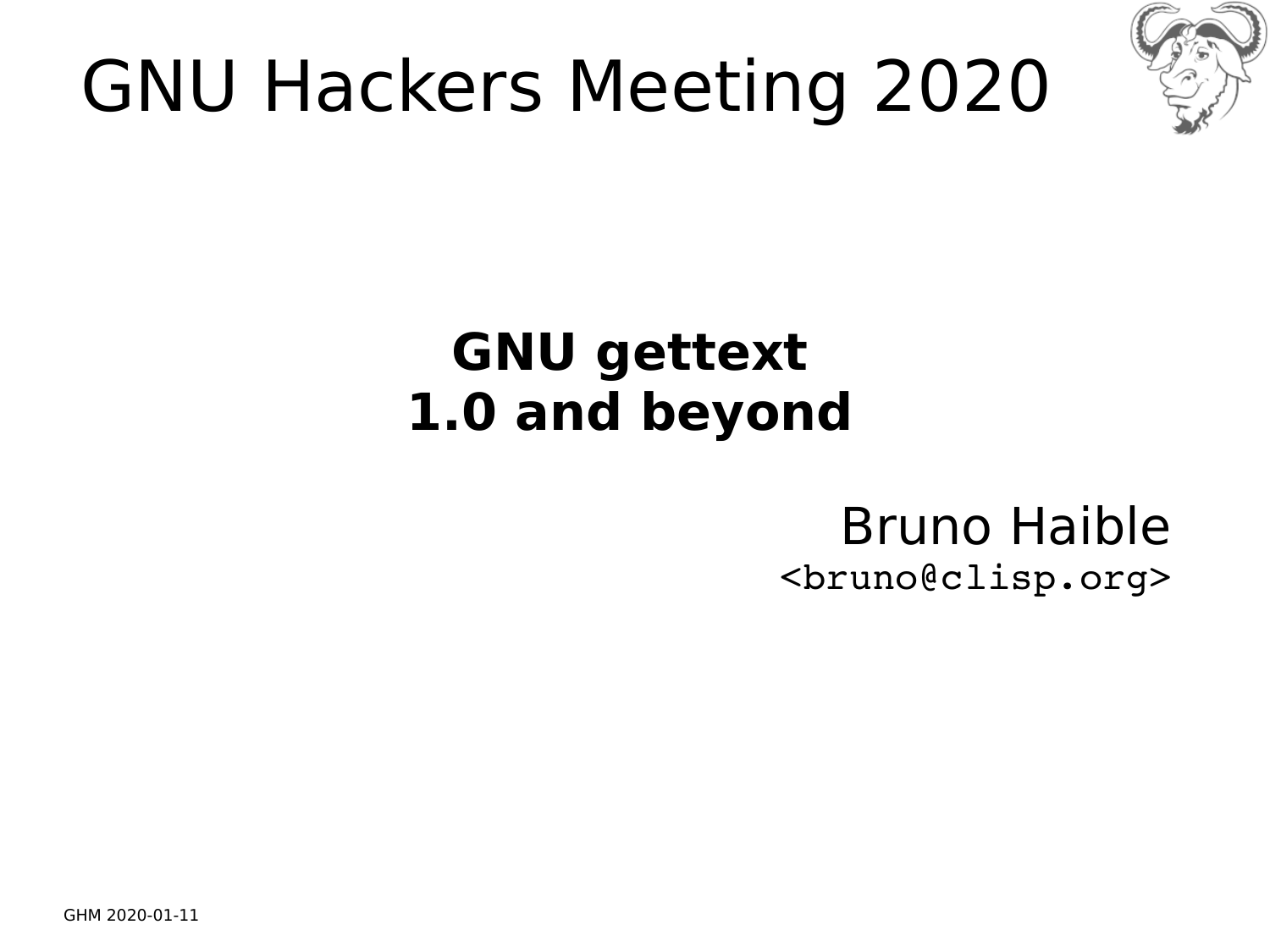

## GNU gettext - Overview

- libintl: Message translation lookup (runtime)
- Programmer tools: xgettext, msgfmt
- Translator tools: msgcat, msggrep, etc.
- Emacs PO mode (outdated)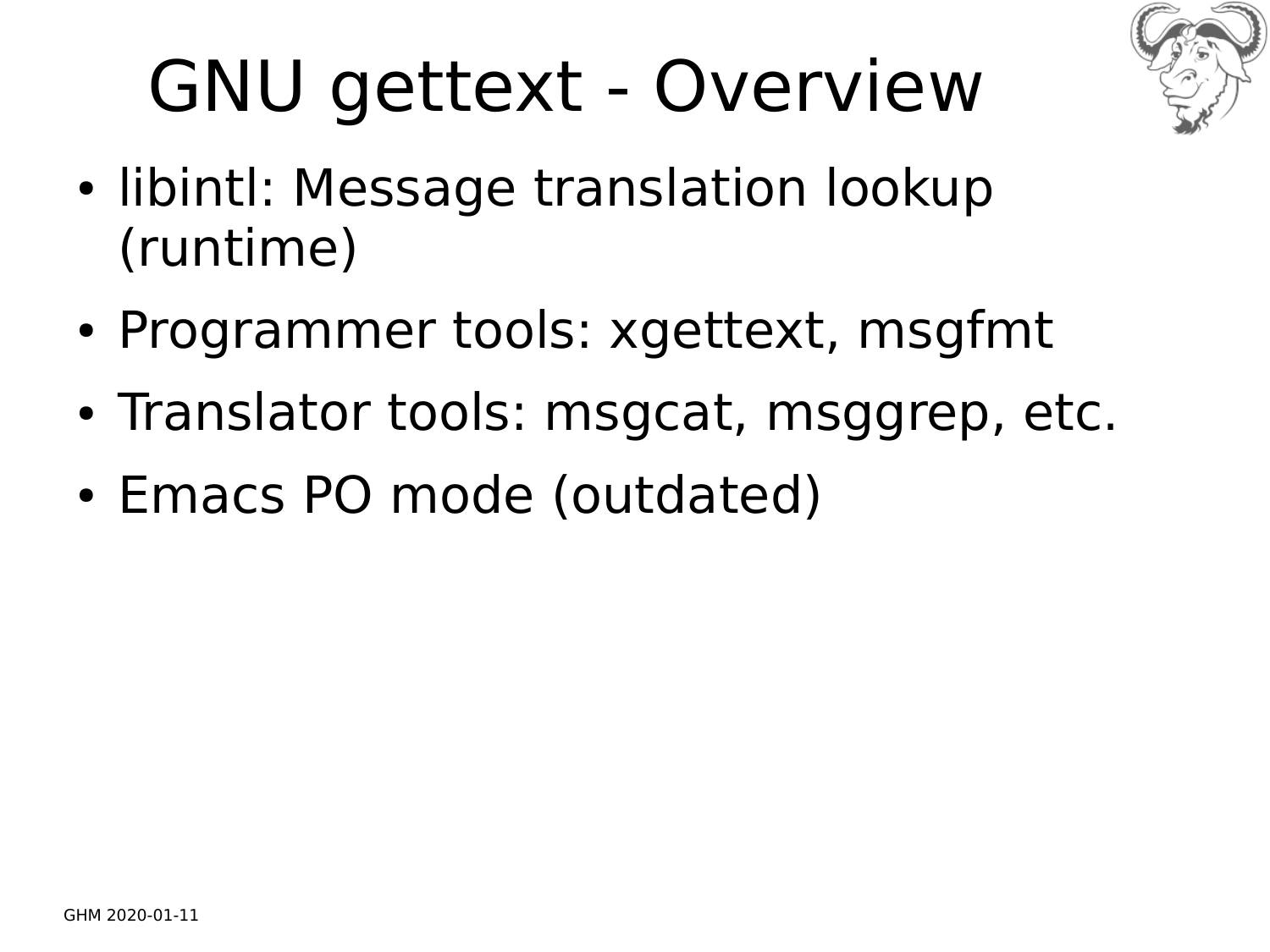

## Current problems

- Problem for package maintainers: The PO directory and version control.
	- Should the PO files from the TP be committed in version control?
	- "make dist" modifies the PO files before  $distri$ bution.  $\Rightarrow$  version control conflicts.
- No support for Go, D, Rust.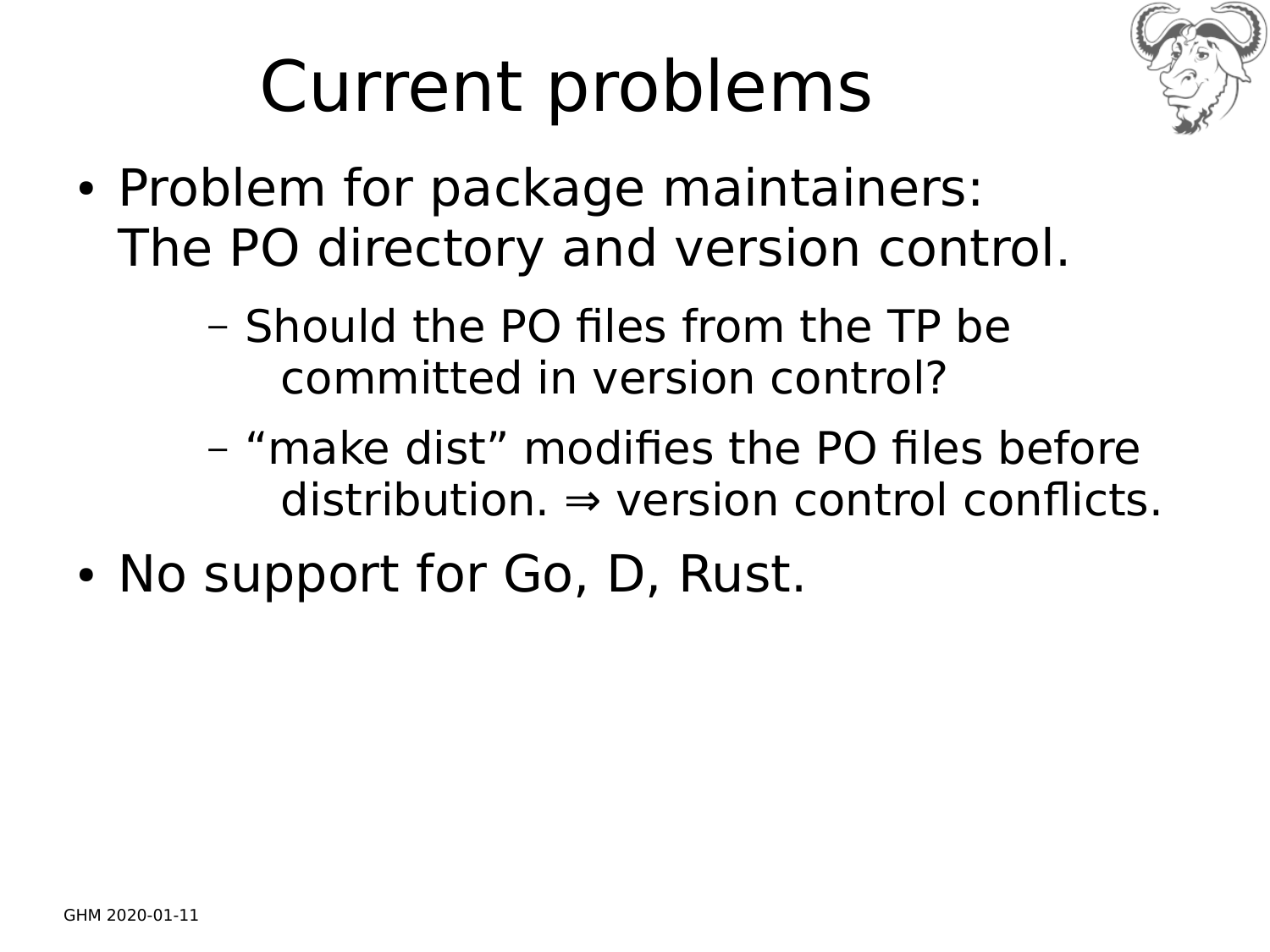#### Release 1.0



- New structure for the PO directory:
	- po/\*.po PO files after merging with POT NOT under version control
	- po/from-translators/\*.po Original PO files Possibly under version control, depends on project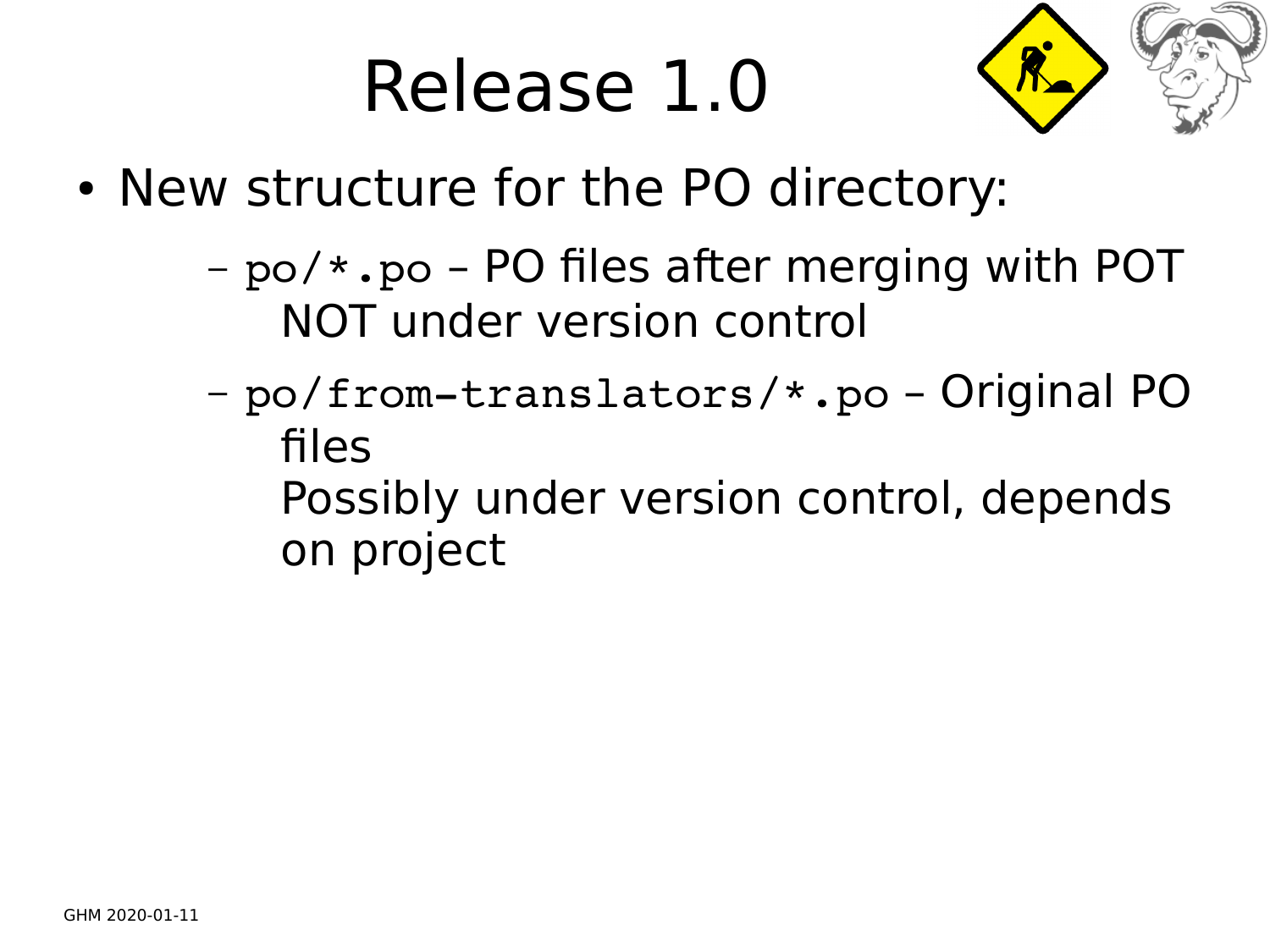## Release 1.0



• New workflow regarding the PO directory:

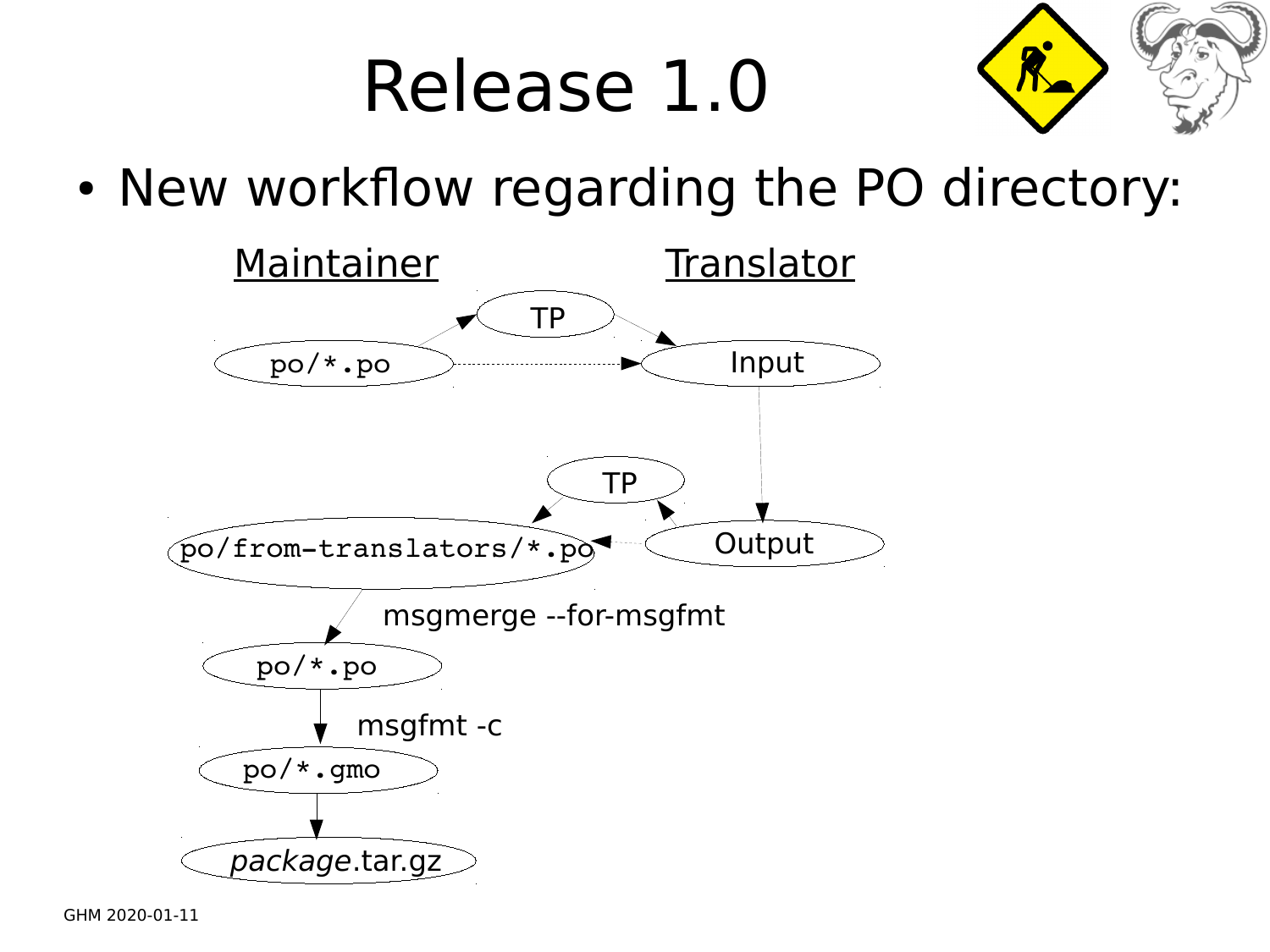## Run & Translate (1)



- Translators will be able to
	- set a couple of environment variables
	- run the program (in a terminal)
	- right-click on an untranslated or wrongly translated message
	- "open hyperlink" opens the PO file editor at the location of that message
	- save the PO file
	- continue running the program, with the modified translations enabled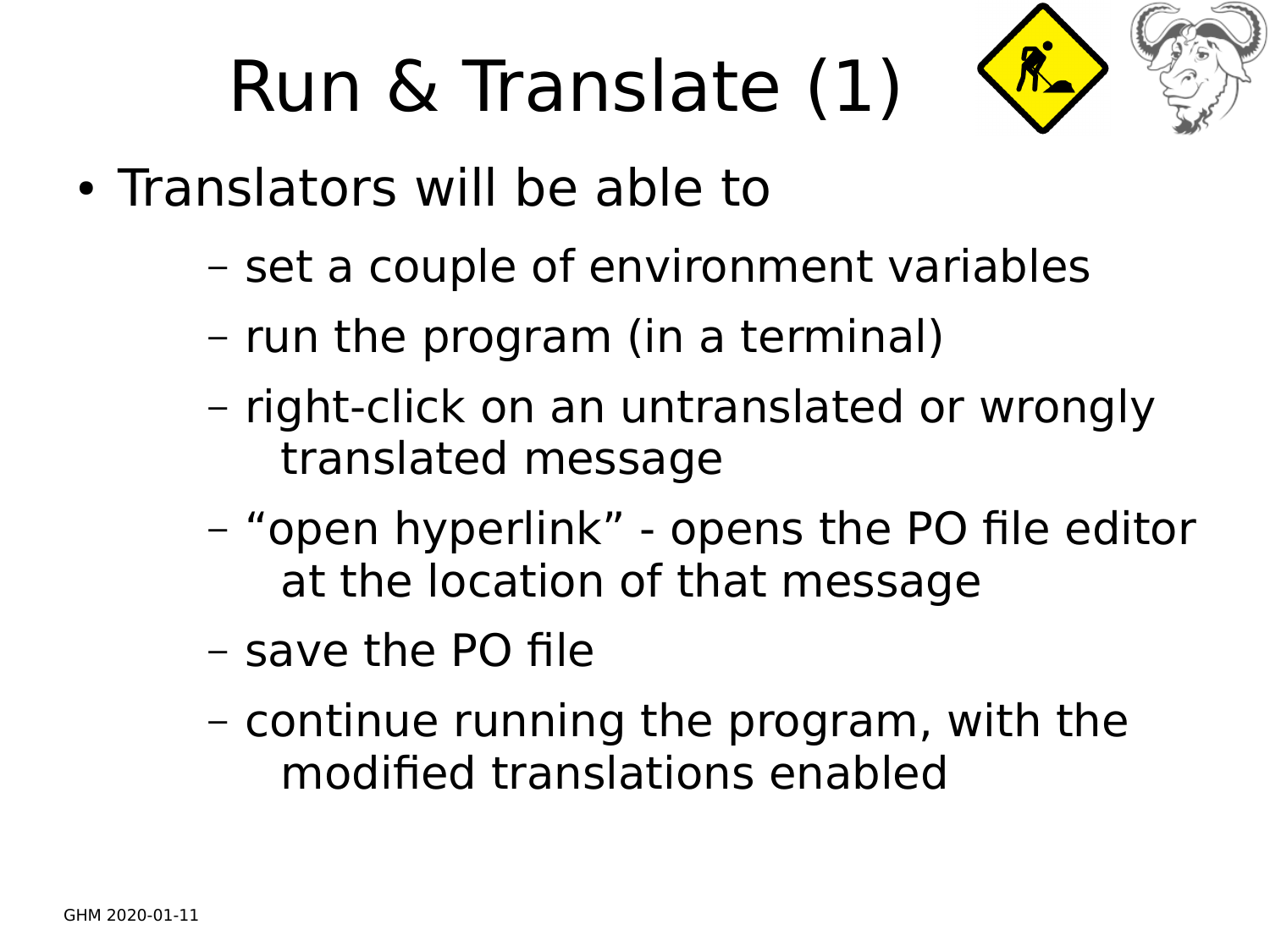# Run & Translate (2)



- Benefits:
	- Translators produce better translations when they know the context
	- Normal users are led to the path of becoming translators